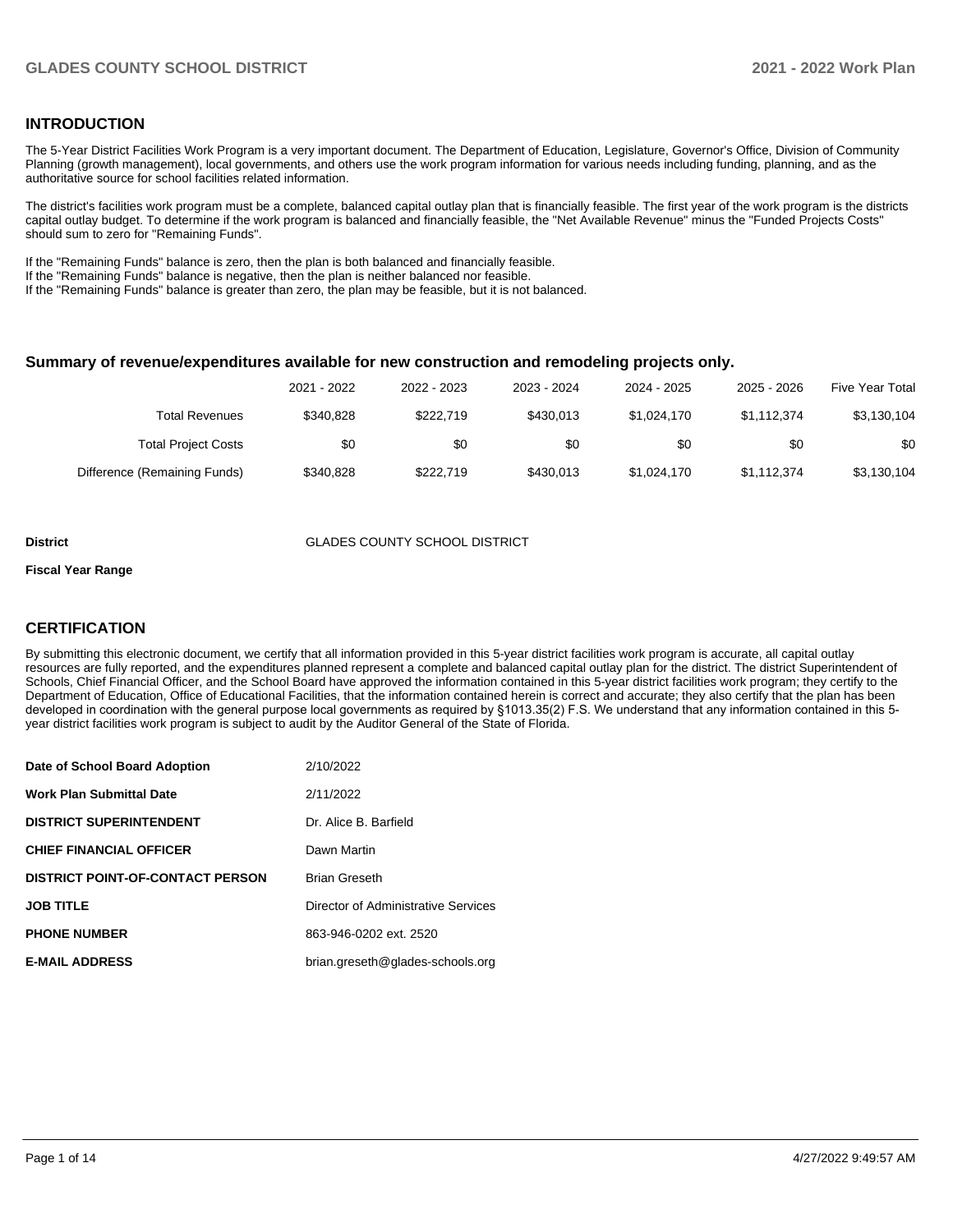# **Expenditures**

#### **Expenditure for Maintenance, Repair and Renovation from 1.50-Mills and PECO**

Annually, prior to the adoption of the district school budget, each school board must prepare a tentative district facilities work program that includes a schedule of major repair and renovation projects necessary to maintain the educational and ancillary facilities of the district.

|                                  | Item                                                                                                                                                           | 2021 - 2022<br><b>Actual Budget</b> | 2022 - 2023<br>Projected | 2023 - 2024<br>Projected | 2024 - 2025<br>Projected | $2025 - 2026$<br>Projected | <b>Total</b> |  |  |
|----------------------------------|----------------------------------------------------------------------------------------------------------------------------------------------------------------|-------------------------------------|--------------------------|--------------------------|--------------------------|----------------------------|--------------|--|--|
| <b>HVAC</b>                      |                                                                                                                                                                | \$40,000                            | \$80,000                 | \$80,000                 | \$80,000                 | \$20,000                   | \$300,000    |  |  |
| Locations:                       | GLADES SUPERINTENDENT'S OFFICE, MOORE HAVEN ELEMENTARY, MOORE HAVEN MIDDLE/SENIOR HIGH, WEST GLADES<br><b>ELEMENTARY</b>                                       |                                     |                          |                          |                          |                            |              |  |  |
| Flooring                         |                                                                                                                                                                | \$40,000                            | \$40,000                 | \$30,000                 | \$10,000                 | \$30,000                   | \$150,000    |  |  |
| Locations:                       | GLADES SUPERINTENDENT'S OFFICE, MOORE HAVEN ELEMENTARY, MOORE HAVEN MIDDLE/SENIOR HIGH, WEST GLADES<br><b>ELEMENTARY</b>                                       |                                     |                          |                          |                          |                            |              |  |  |
| Roofing                          |                                                                                                                                                                | \$20,000                            | \$40,000                 | \$40,000                 | \$40,000                 | \$40,000                   | \$180.000    |  |  |
| Locations:                       | GLADES SUPERINTENDENT'S OFFICE, MOORE HAVEN ELEMENTARY, MOORE HAVEN MIDDLE/SENIOR HIGH, WEST GLADES<br><b>ELEMENTARY</b>                                       |                                     |                          |                          |                          |                            |              |  |  |
| Safety to Life                   |                                                                                                                                                                | \$10.000                            | \$10.000                 | \$10,000                 | \$10,000                 | \$10.000                   | \$50,000     |  |  |
| Locations:                       | GLADES SUPERINTENDENT'S OFFICE, MOORE HAVEN ELEMENTARY, MOORE HAVEN MIDDLE/SENIOR HIGH, TRANSPORTATION<br><b>FACILITY, WEST GLADES ELEMENTARY</b>              |                                     |                          |                          |                          |                            |              |  |  |
| Fencing                          |                                                                                                                                                                | \$35,000                            | \$35,000                 | \$35,000                 | \$20,000                 | \$20,000                   | \$145,000    |  |  |
| Locations:                       | GLADES SUPERINTENDENT'S OFFICE, MOORE HAVEN ELEMENTARY, MOORE HAVEN MIDDLE/SENIOR HIGH, TRANSPORTATION<br>FACILITY, WEST GLADES ELEMENTARY                     |                                     |                          |                          |                          |                            |              |  |  |
| Parking                          |                                                                                                                                                                | \$5,000                             | \$5,000                  | \$5,000                  | \$5,000                  | \$5,000                    | \$25,000     |  |  |
| Locations:                       | GLADES SUPERINTENDENT'S OFFICE, MOORE HAVEN ELEMENTARY, MOORE HAVEN MIDDLE/SENIOR HIGH, TRANSPORTATION<br>FACILITY, WEST GLADES ELEMENTARY                     |                                     |                          |                          |                          |                            |              |  |  |
| Electrical                       |                                                                                                                                                                | \$40,000                            | \$50,000                 | \$50,000                 | \$10,000                 | \$10,000                   | \$160,000    |  |  |
| Locations:                       | GLADES SUPERINTENDENT'S OFFICE, MOORE HAVEN ELEMENTARY, MOORE HAVEN MIDDLE/SENIOR HIGH, TRANSPORTATION<br>FACILITY, WEST GLADES ELEMENTARY                     |                                     |                          |                          |                          |                            |              |  |  |
| Fire Alarm                       |                                                                                                                                                                | \$30,000                            | \$30.000                 | \$30,000                 | \$20,000                 | \$20,000                   | \$130.000    |  |  |
|                                  | Locations: GLADES SUPERINTENDENT'S OFFICE, MOORE HAVEN ELEMENTARY, MOORE HAVEN MIDDLE/SENIOR HIGH, WEST GLADES<br><b>ELEMENTARY</b>                            |                                     |                          |                          |                          |                            |              |  |  |
| Telephone/Intercom System        |                                                                                                                                                                | \$5,000                             | \$5.000                  | \$15,000                 | \$5.000                  | \$5,000                    | \$35.000     |  |  |
| Locations:                       | GLADES SUPERINTENDENT'S OFFICE, MOORE HAVEN ELEMENTARY, MOORE HAVEN MIDDLE/SENIOR HIGH, TRANSPORTATION<br>FACILITY, WEST GLADES ELEMENTARY                     |                                     |                          |                          |                          |                            |              |  |  |
| <b>Closed Circuit Television</b> |                                                                                                                                                                | \$5,000                             | \$5,000                  | \$5,000                  | \$5,000                  | \$5,000                    | \$25,000     |  |  |
| Locations:                       | GLADES SUPERINTENDENT'S OFFICE, MOORE HAVEN ELEMENTARY, MOORE HAVEN MIDDLE/SENIOR HIGH, WEST GLADES<br><b>ELEMENTARY</b>                                       |                                     |                          |                          |                          |                            |              |  |  |
| Paint                            |                                                                                                                                                                | \$32,000                            | \$32,000                 | \$32,000                 | \$12,000                 | \$10,000                   | \$118,000    |  |  |
|                                  | Locations: CCLADES SUPERINTENDENT'S OFFICE, MOORE HAVEN ELEMENTARY, MOORE HAVEN MIDDLE/SENIOR HIGH, WEST GLADES<br><b>ELEMENTARY</b>                           |                                     |                          |                          |                          |                            |              |  |  |
| Maintenance/Repair               |                                                                                                                                                                | \$150.000                           | \$150,000                | \$150.000                | \$50,000                 | \$50,000                   | \$550.000    |  |  |
|                                  | Locations:   GLADES SUPERINTENDENT'S OFFICE, MOORE HAVEN ELEMENTARY, MOORE HAVEN MIDDLE/SENIOR HIGH, TRANSPORTATION<br><b>FACILITY, WEST GLADES ELEMENTARY</b> |                                     |                          |                          |                          |                            |              |  |  |
|                                  | <b>Sub Total:</b>                                                                                                                                              | \$412,000                           | \$482,000                | \$482,000                | \$267,000                | \$225,000                  | \$1,868,000  |  |  |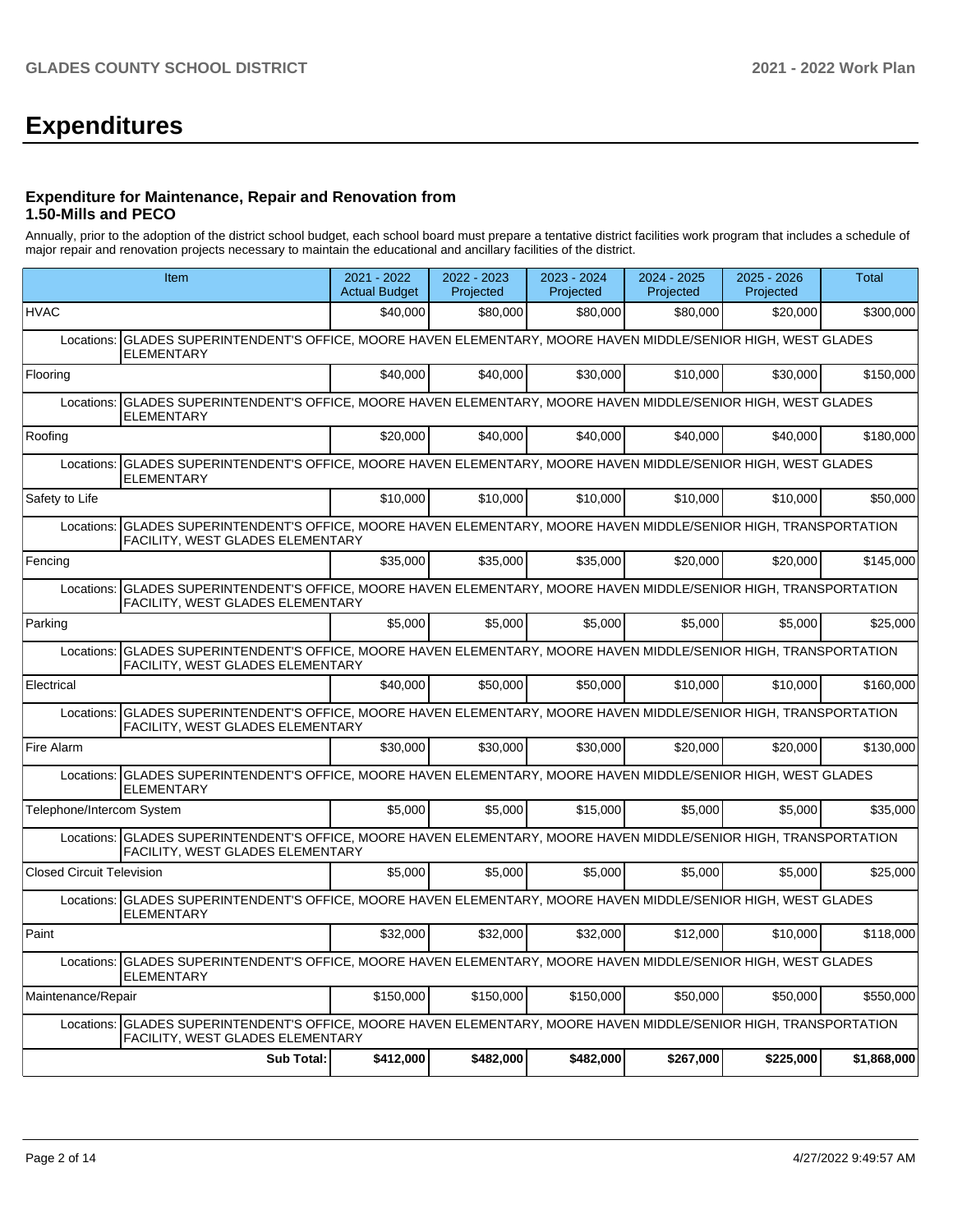## **GLADES COUNTY SCHOOL DISTRICT 2021 - 2022 Work Plan**

| I PECO M:<br>) Maintenance Expenditures | ሖ<br>טע   | ሖ<br>DU   | \$0 <sub>1</sub> | ¢Λ<br>υŒ  | \$0       | $\sim$<br>Ψυ |
|-----------------------------------------|-----------|-----------|------------------|-----------|-----------|--------------|
| 1.50 Mill Sub Total: İ                  | \$717,000 | \$802,000 | \$612,000        | \$267,000 | \$245,000 | \$2,643,000  |

| 2021 - 2022<br><b>Actual Budget</b>                                                      | 2022 - 2023<br>Projected                                                                                                                                             | 2023 - 2024<br>Projected | 2024 - 2025<br>Projected | 2025 - 2026<br>Projected                                                 | <b>Total</b>                                                                                                                                                                         |  |  |  |  |  |
|------------------------------------------------------------------------------------------|----------------------------------------------------------------------------------------------------------------------------------------------------------------------|--------------------------|--------------------------|--------------------------------------------------------------------------|--------------------------------------------------------------------------------------------------------------------------------------------------------------------------------------|--|--|--|--|--|
| \$30,000                                                                                 | \$10,000                                                                                                                                                             | \$0                      | \$0                      | \$0                                                                      | \$40,000                                                                                                                                                                             |  |  |  |  |  |
| Locations WEST GLADES ELEMENTARY                                                         |                                                                                                                                                                      |                          |                          |                                                                          |                                                                                                                                                                                      |  |  |  |  |  |
| \$0                                                                                      | \$0                                                                                                                                                                  | \$100,000                | \$0                      | \$0                                                                      | \$100,000                                                                                                                                                                            |  |  |  |  |  |
| Locations WEST GLADES ELEMENTARY                                                         |                                                                                                                                                                      |                          |                          |                                                                          |                                                                                                                                                                                      |  |  |  |  |  |
| \$110,000                                                                                | \$20,000                                                                                                                                                             | \$0                      | \$0                      | \$0                                                                      | \$130,000                                                                                                                                                                            |  |  |  |  |  |
|                                                                                          |                                                                                                                                                                      |                          |                          |                                                                          |                                                                                                                                                                                      |  |  |  |  |  |
| \$20,000                                                                                 | \$0                                                                                                                                                                  | \$0                      | \$0                      | \$0                                                                      | \$20,000                                                                                                                                                                             |  |  |  |  |  |
|                                                                                          |                                                                                                                                                                      |                          |                          |                                                                          |                                                                                                                                                                                      |  |  |  |  |  |
| \$25,000                                                                                 | \$0                                                                                                                                                                  | \$0                      | \$0                      | \$0                                                                      | \$25,000                                                                                                                                                                             |  |  |  |  |  |
|                                                                                          |                                                                                                                                                                      |                          |                          |                                                                          |                                                                                                                                                                                      |  |  |  |  |  |
| \$20,000                                                                                 | \$5,000                                                                                                                                                              | \$0                      | \$0                      | \$0                                                                      | \$25,000                                                                                                                                                                             |  |  |  |  |  |
|                                                                                          |                                                                                                                                                                      |                          |                          |                                                                          |                                                                                                                                                                                      |  |  |  |  |  |
| \$0                                                                                      | \$35,000                                                                                                                                                             | \$0                      | \$0                      | \$0                                                                      | \$35,000                                                                                                                                                                             |  |  |  |  |  |
|                                                                                          |                                                                                                                                                                      |                          |                          |                                                                          |                                                                                                                                                                                      |  |  |  |  |  |
| \$0                                                                                      | \$200,000                                                                                                                                                            | \$0                      | \$0                      | \$0                                                                      | \$200,000                                                                                                                                                                            |  |  |  |  |  |
|                                                                                          |                                                                                                                                                                      |                          |                          |                                                                          |                                                                                                                                                                                      |  |  |  |  |  |
| \$40,000                                                                                 | \$30,000                                                                                                                                                             | \$30,000                 | \$0                      | \$0                                                                      | \$100,000                                                                                                                                                                            |  |  |  |  |  |
|                                                                                          |                                                                                                                                                                      |                          |                          |                                                                          |                                                                                                                                                                                      |  |  |  |  |  |
| \$60,000                                                                                 | \$20,000                                                                                                                                                             | \$0                      | \$0                      | \$20,000                                                                 | \$100,000                                                                                                                                                                            |  |  |  |  |  |
| Locations MOORE HAVEN ELEMENTARY, MOORE HAVEN MIDDLE/SENIOR HIGH, WEST GLADES ELEMENTARY |                                                                                                                                                                      |                          |                          |                                                                          |                                                                                                                                                                                      |  |  |  |  |  |
|                                                                                          |                                                                                                                                                                      |                          |                          |                                                                          |                                                                                                                                                                                      |  |  |  |  |  |
|                                                                                          | Locations MOORE HAVEN MIDDLE/SENIOR HIGH<br>Locations MOORE HAVEN MIDDLE/SENIOR HIGH<br>Locations MOORE HAVEN MIDDLE/SENIOR HIGH<br>Locations WEST GLADES ELEMENTARY |                          |                          | Locations GLADES SUPERINTENDENT'S OFFICE, MOORE HAVEN MIDDLE/SENIOR HIGH | Locations MOORE HAVEN ELEMENTARY, MOORE HAVEN MIDDLE/SENIOR HIGH, WEST GLADES ELEMENTARY<br>Locations MOORE HAVEN ELEMENTARY, MOORE HAVEN MIDDLE/SENIOR HIGH, WEST GLADES ELEMENTARY |  |  |  |  |  |

# **Local 1.50 Mill Expenditure For Maintenance, Repair and Renovation**

Anticipated expenditures expected from local funding sources over the years covered by the current work plan.

| <b>Item</b>                               | 2021 - 2022<br><b>Actual Budget</b> | $2022 - 2023$<br>Projected | $2023 - 2024$<br>Projected | $2024 - 2025$<br>Projected | $2025 - 2026$<br>Projected | Total       |
|-------------------------------------------|-------------------------------------|----------------------------|----------------------------|----------------------------|----------------------------|-------------|
| Remaining Maint and Repair from 1.5 Mills | \$717,000                           | \$802,000                  | \$612,000                  | \$267,000                  | \$245,000                  | \$2,643,000 |
| Maintenance/Repair Salaries               | \$60,000                            | \$60,000                   | \$60,000                   | \$60,000                   | \$60,000                   | \$300,000   |
| School Bus Purchases                      | \$140,000                           | \$280,000                  | \$280,000                  | \$150,000                  | \$150,000                  | \$1,000,000 |
| Other Vehicle Purchases                   | \$60,000                            | \$28,000                   | \$30,000                   | \$0 <sub>1</sub>           | \$0                        | \$118,000   |
| Capital Outlay Equipment                  | \$15,000                            | \$15,000                   | \$15,000                   | \$0                        | \$0                        | \$45,000    |
| Rent/Lease Payments                       | \$0                                 | \$0                        | \$0                        | \$0                        | \$0                        | \$0         |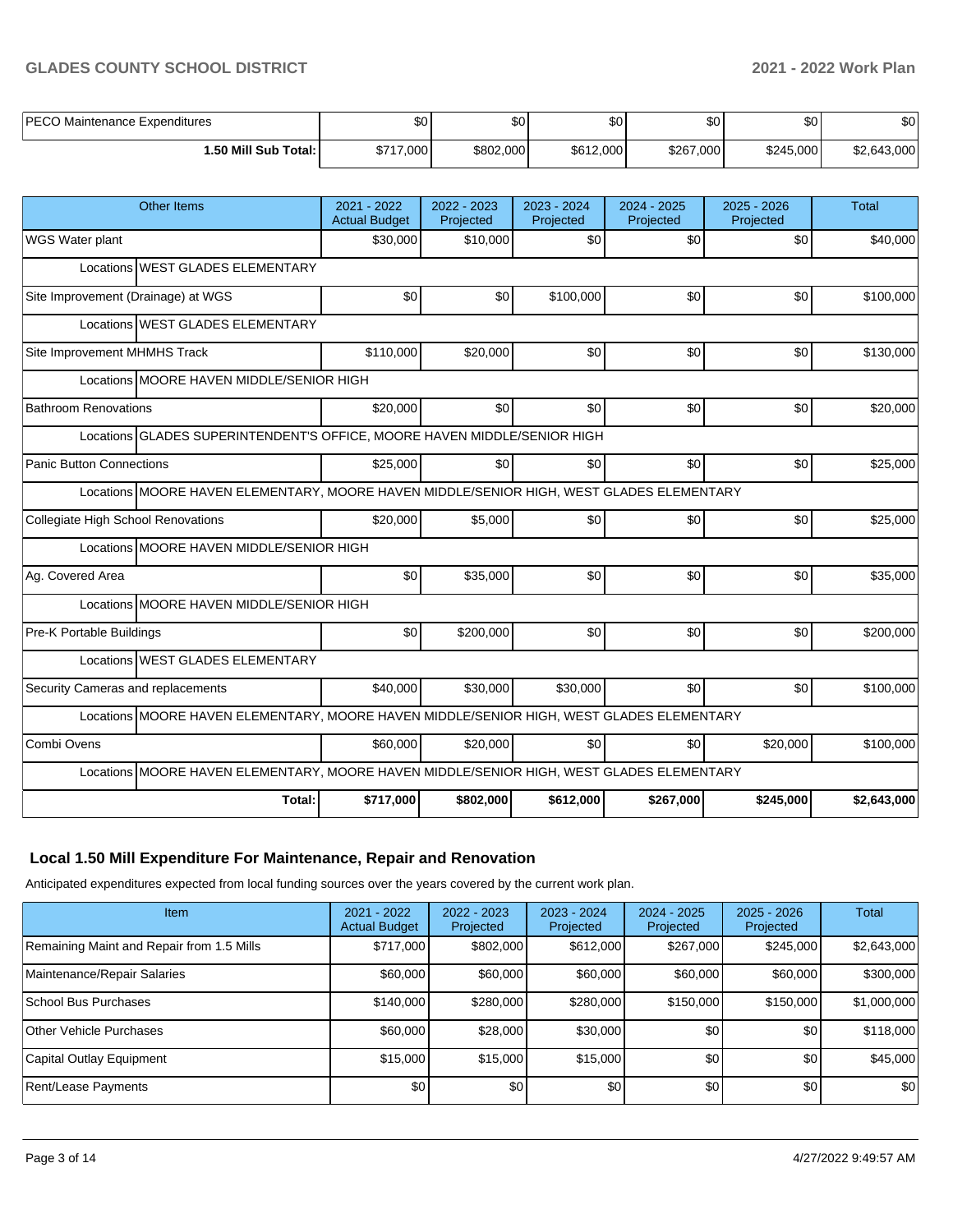| <b>COP Debt Service</b>                                      | \$0         | \$0         | \$0         | \$0       | \$0       | \$0         |
|--------------------------------------------------------------|-------------|-------------|-------------|-----------|-----------|-------------|
| Rent/Lease Relocatables                                      | \$0         | \$0         | \$0         | \$0       | \$0       | \$0         |
| Environmental Problems                                       | \$0         | \$0         | \$0         | \$0       | \$0       | \$0         |
| ls.1011.14 Debt Service                                      | \$0         | \$0         | \$0         | \$0       | \$0       | \$0         |
| Special Facilities Construction Account                      | \$0         | \$0         | \$0         | \$0       | \$0       | \$0         |
| Premiums for Property Casualty Insurance - 1011.71<br>(4a,b) | \$200,000   | \$200,000   | \$200,000   | \$200,000 | \$200,000 | \$1,000,000 |
| Qualified School Construction Bonds (QSCB)                   | \$0         | \$0         | \$0         | \$0       | \$0       | \$0         |
| Qualified Zone Academy Bonds (QZAB)                          | \$0         | \$0         | \$0         | \$0       | \$0       | \$0         |
| Moore Haven Elementary School Playground<br>Equipment        | \$40,000    | \$0         | \$0         | \$40,000  | \$0       | \$80,000    |
| Technology                                                   | \$20,000    | \$50,000    | \$50,000    | \$50,000  | \$50,000  | \$220,000   |
| Furniture                                                    | \$30,000    | \$20,000    | \$20,000    | \$5,000   | \$0       | \$75,000    |
| West Glades Playground Equipment                             | \$0         | \$0         | \$40,000    | \$0       | \$40,000  | \$80,000    |
| <b>Local Expenditure Totals:</b>                             | \$1,282,000 | \$1,455,000 | \$1,307,000 | \$772,000 | \$745,000 | \$5,561,000 |

# **Revenue**

# **1.50 Mill Revenue Source**

Schedule of Estimated Capital Outlay Revenue from each currently approved source which is estimated to be available for expenditures on the projects included in the tentative district facilities work program. All amounts are NET after considering carryover balances, interest earned, new COP's, 1011.14 and 1011.15 loans, etc. Districts cannot use 1.5-Mill funds for salaries except for those explicitly associated with maintenance/repair projects. (1011.71 (5), F.S.)

| Item                                                                                | Fund | 2021 - 2022<br><b>Actual Value</b> | $2022 - 2023$<br>Projected | 2023 - 2024<br>Projected | $2024 - 2025$<br>Projected | $2025 - 2026$<br>Projected | Total           |
|-------------------------------------------------------------------------------------|------|------------------------------------|----------------------------|--------------------------|----------------------------|----------------------------|-----------------|
| (1) Non-exempt property<br>lassessed valuation                                      |      | \$878,042,610                      | \$916,161,200              | \$957,337,281            | \$998,418,419              | \$1,040,921,296            | \$4,790,880,806 |
| (2) The Millage projected for<br>discretionary capital outlay per<br>ls.1011.71     |      | 1.50                               | 1.50                       | 1.50                     | 1.50                       | 1.50                       |                 |
| $(3)$ Full value of the 1.50-Mill<br>discretionary capital outlay per<br>ls.1011.71 |      | \$1,475,112                        | \$1,539,151                | \$1,608,327              | \$1,677,343                | \$1,748,748                | \$8,048,681     |
| $(4)$ Value of the portion of the 1.50<br>-Mill ACTUALLY levied                     | 370  | \$1,264,381                        | \$1,319,272                | \$1,378,566              | \$1,437,723                | \$1,498,927                | \$6,898,869     |
| $(5)$ Difference of lines (3) and (4)                                               |      | \$210,731                          | \$219,879                  | \$229.761                | \$239,620                  | \$249,821                  | \$1,149,812     |

# **PECO Revenue Source**

The figure in the row designated "PECO Maintenance" will be subtracted from funds available for new construction because PECO maintenance dollars cannot be used for new construction.

| <b>Item</b>                          | Fund | 2021 - 2022<br><b>Actual Budget</b> | 2022 - 2023<br>Projected | 2023 - 2024<br>Projected | $2024 - 2025$<br>Projected | $2025 - 2026$<br>Projected | <b>Total</b> |
|--------------------------------------|------|-------------------------------------|--------------------------|--------------------------|----------------------------|----------------------------|--------------|
| <b>IPECO New Construction</b>        | 340  | \$0                                 | \$0                      | \$0                      | <b>SOI</b>                 | \$0                        | \$0          |
| <b>PECO Maintenance Expenditures</b> |      | \$0                                 | \$0                      | \$0                      | \$0 <sub>1</sub>           | \$0                        | \$0          |
|                                      |      | \$0                                 | \$0                      | \$0                      | \$٥١                       | \$0                        | \$0          |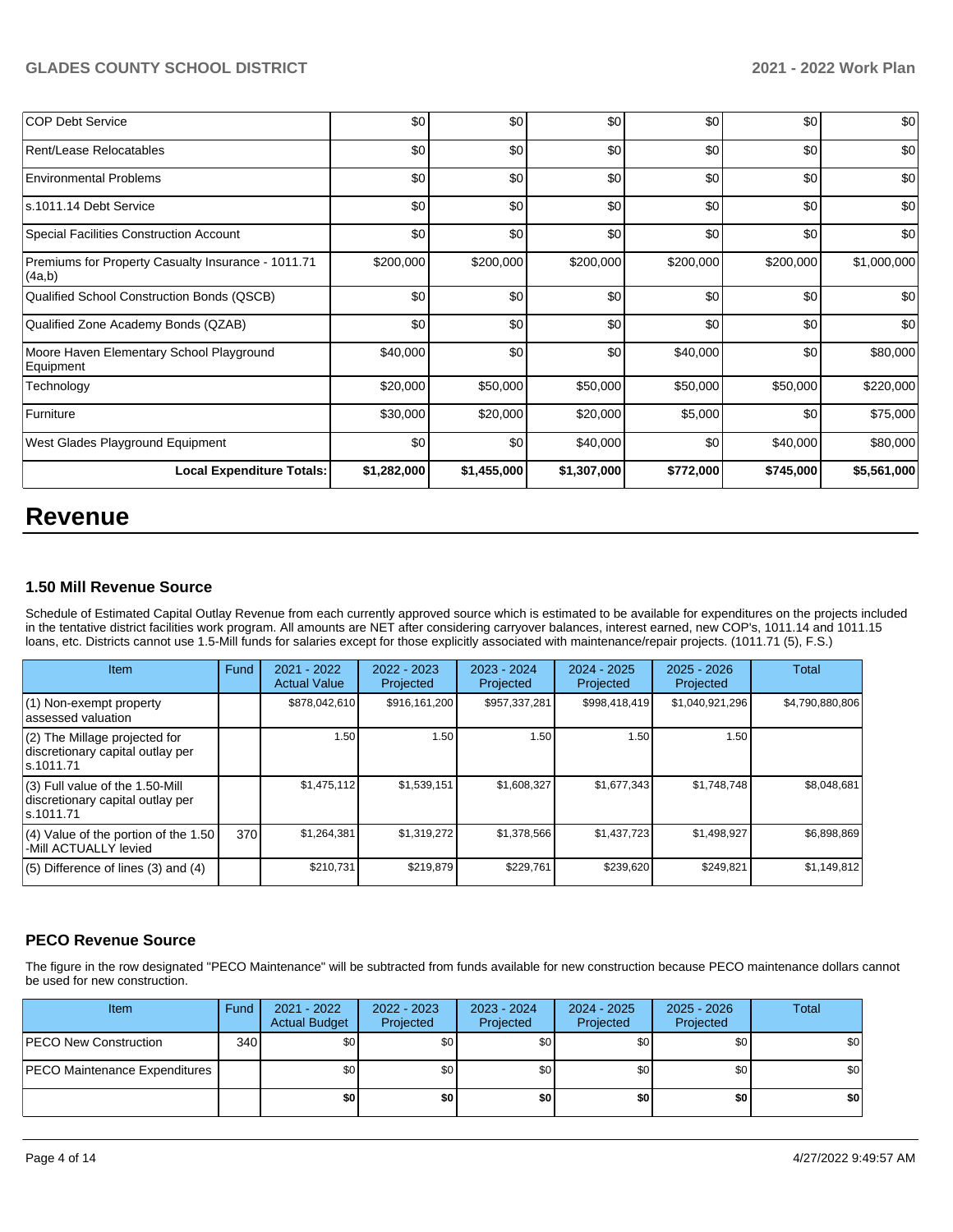### **CO & DS Revenue Source**

Revenue from Capital Outlay and Debt Service funds.

| Item                                            | Fund | 2021 - 2022<br><b>Actual Budget</b> | 2022 - 2023<br>Projected | $2023 - 2024$<br>Projected | 2024 - 2025<br>Projected | $2025 - 2026$<br>Projected | Total     |
|-------------------------------------------------|------|-------------------------------------|--------------------------|----------------------------|--------------------------|----------------------------|-----------|
| CO & DS Cash Flow-through<br><b>Distributed</b> | 360  | \$57.542                            | \$57.542                 | \$57.542                   | \$57,542                 | \$57.542                   | \$287.710 |
| CO & DS Interest on<br>Undistributed CO         | 360  | \$905                               | \$905                    | \$905                      | \$905                    | \$905                      | \$4,525   |
|                                                 |      | \$58,447                            | \$58,447                 | \$58,447                   | \$58.447                 | \$58,447                   | \$292.235 |

#### **Fair Share Revenue Source**

Nothing reported for this section. All legally binding commitments for proportionate fair-share mitigation for impacts on public school facilities must be included in the 5-year district work program.

No

### **Sales Surtax Referendum**

Specific information about any referendum for a 1-cent or ½-cent surtax referendum during the previous year.

**Did the school district hold a surtax referendum during the past fiscal year 2020 - 2021?**

# **Additional Revenue Source**

Any additional revenue sources

| <b>Item</b>                                                                                            | 2021 - 2022<br><b>Actual Value</b> | 2022 - 2023<br>Projected | 2023 - 2024<br>Projected | $2024 - 2025$<br>Projected | $2025 - 2026$<br>Projected | Total |
|--------------------------------------------------------------------------------------------------------|------------------------------------|--------------------------|--------------------------|----------------------------|----------------------------|-------|
| Proceeds from a s.1011.14/15 F.S. Loans                                                                | \$0                                | \$0                      | \$0                      | \$0                        | \$0                        | \$0   |
| District Bonds - Voted local bond<br>referendum proceeds per s.9, Art VII<br><b>State Constitution</b> | \$0                                | \$0                      | \$0                      | \$0                        | \$0                        | \$0   |
| Proceeds from Special Act Bonds                                                                        | \$0                                | \$0                      | \$0                      | \$0                        | \$0                        | \$0   |
| Estimated Revenue from CO & DS Bond<br>Sale                                                            | \$0                                | \$0                      | \$0                      | \$0                        | \$0                        | \$0   |
| Proceeds from Voted Capital<br>Improvements millage                                                    | \$0                                | \$0                      | \$0                      | \$0                        | \$0                        | \$0   |
| Other Revenue for Other Capital Projects                                                               | \$0                                | \$0                      | \$0                      | \$0                        | \$0                        | \$0   |
| Proceeds from 1/2 cent sales surtax<br>authorized by school board                                      | \$0                                | \$0                      | \$0                      | \$0                        | \$0                        | \$0   |
| Proceeds from local governmental<br>infrastructure sales surtax                                        | \$0                                | \$0                      | \$0                      | \$0                        | \$0                        | \$0   |
| Proceeds from Certificates of<br>Participation (COP's) Sale                                            | \$0                                | \$0                      | \$0                      | \$0                        | \$0                        | \$0   |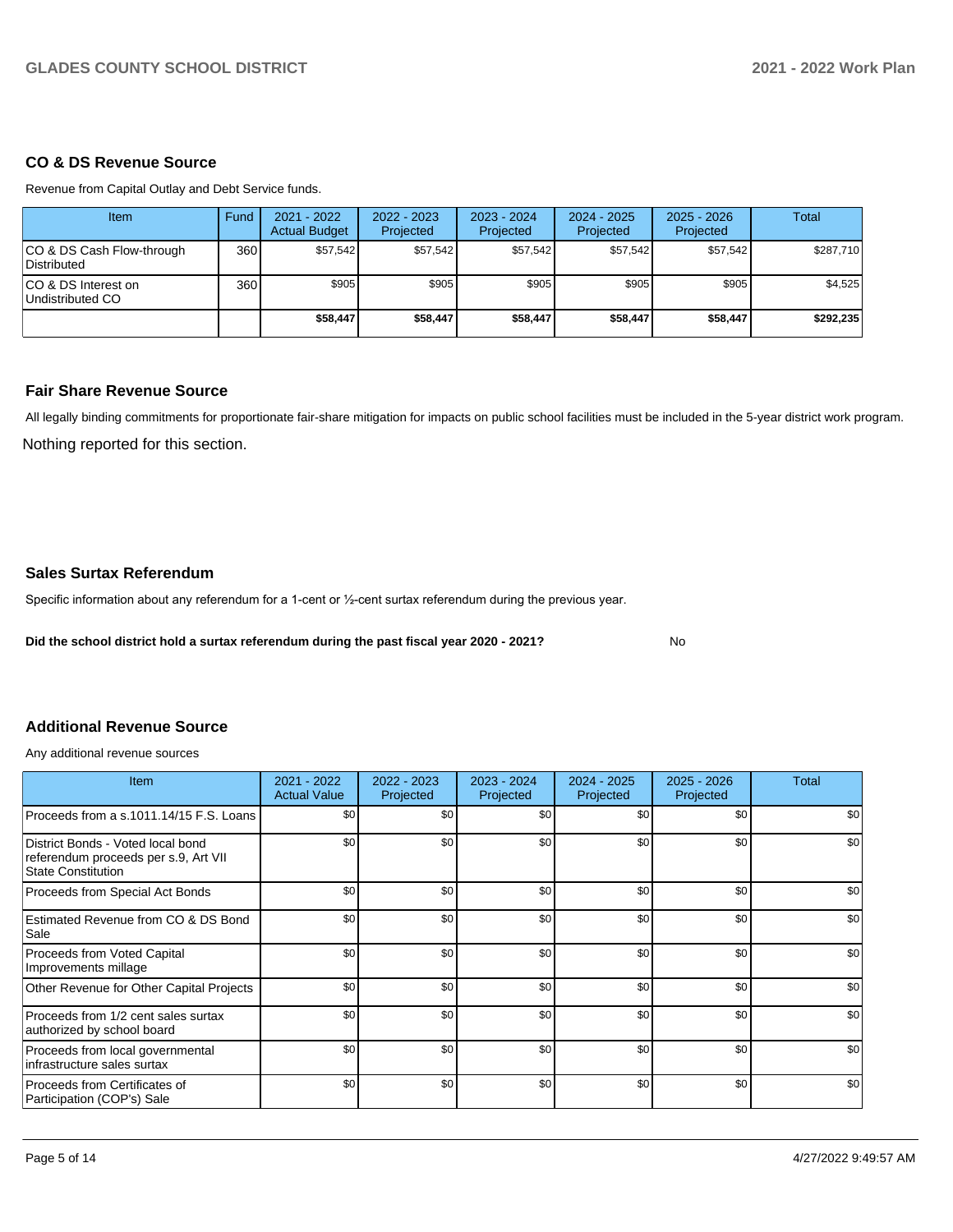# **GLADES COUNTY SCHOOL DISTRICT 2021 - 2022 Work Plan**

| Classrooms First Bond proceeds amount<br>authorized in FY 1997-98                                                         | \$0       | \$0       | \$0       | \$0       | \$0       | \$0         |
|---------------------------------------------------------------------------------------------------------------------------|-----------|-----------|-----------|-----------|-----------|-------------|
| <b>Classrooms for Kids</b>                                                                                                | \$0       | \$0       | \$0       | \$0       | \$0       | \$0         |
| <b>District Equity Recognition</b>                                                                                        | \$0       | \$0       | \$0       | \$0       | \$0       | \$0         |
| <b>Federal Grants</b>                                                                                                     | \$0       | \$0       | \$0       | \$0       | \$0       | \$0         |
| Proportionate share mitigation (actual<br>cash revenue only, not in kind donations)                                       | \$0       | \$0       | \$0       | \$0       | \$0       | \$0         |
| Impact fees received                                                                                                      | \$300,000 | \$300,000 | \$300,000 | \$300,000 | \$300,000 | \$1,500,000 |
| <b>Private donations</b>                                                                                                  | \$0       | \$0       | \$0       | \$0       | \$0       | \$0         |
| Grants from local governments or not-for-<br>profit organizations                                                         | \$0       | \$0       | \$0       | \$0       | \$0       | \$0         |
| Interest, Including Profit On Investment                                                                                  | \$0       | \$0       | \$0       | \$0       | \$0       | \$0         |
| Revenue from Bonds pledging proceeds<br>from 1 cent or 1/2 cent Sales Surtax                                              | \$0       | \$0       | \$0       | \$0       | \$0       | \$0         |
| <b>Total Fund Balance Carried Forward</b>                                                                                 | \$0       | \$0       | \$0       | \$0       | \$0       | \$0         |
| General Capital Outlay Obligated Fund<br><b>Balance Carried Forward From Total</b><br><b>Fund Balance Carried Forward</b> | \$0       | \$0       | \$0       | \$0       | \$0       | \$0         |
| Special Facilities Construction Account                                                                                   | \$0       | \$0       | \$0       | \$0       | \$0       | \$0         |
| One Cent - 1/2 Cent Sales Surtax Debt<br>Service From Total Fund Balance Carried<br>Forward                               | \$0       | \$0       | \$0       | \$0       | \$0       | \$0         |
| Capital Outlay Projects Funds Balance<br><b>Carried Forward From Total Fund</b><br><b>Balance Carried Forward</b>         | \$0       | \$0       | \$0       | \$0       | \$0       | \$0         |
| <b>Subtotal</b>                                                                                                           | \$300,000 | \$300,000 | \$300,000 | \$300,000 | \$300,000 | \$1,500,000 |

# **Total Revenue Summary**

| <b>Item Name</b>                                            | 2021 - 2022<br><b>Budget</b> | 2022 - 2023<br>Projected | 2023 - 2024<br>Projected | $2024 - 2025$<br>Projected | $2025 - 2026$<br>Projected | <b>Five Year Total</b> |
|-------------------------------------------------------------|------------------------------|--------------------------|--------------------------|----------------------------|----------------------------|------------------------|
| Local 1.5 Mill Discretionary Capital Outlay<br>Revenue      | \$1,264,381                  | \$1,319,272              | \$1,378,566              | \$1,437,723                | \$1,498,927                | \$6,898,869            |
| IPECO and 1.5 Mill Maint and Other 1.5<br>Mill Expenditures | (\$1,282,000)                | (\$1,455,000)            | (\$1,307,000)            | (\$772,000)                | (\$745,000)                | (\$5,561,000)          |
| <b>PECO Maintenance Revenue</b>                             | \$0                          | \$0 <sub>1</sub>         | \$0                      | \$0                        | \$0                        | \$0                    |
| Available 1.50 Mill for New<br><b>Construction</b>          | (\$17,619)                   | (\$135,728)              | \$71,566                 | \$665,723                  | \$753,927                  | \$1,337,869            |

| <b>Item Name</b>                      | $2021 - 2022$<br><b>Budget</b> | $2022 - 2023$<br>Projected | 2023 - 2024<br>Projected | 2024 - 2025<br>Projected | $2025 - 2026$<br>Projected | <b>Five Year Total</b> |
|---------------------------------------|--------------------------------|----------------------------|--------------------------|--------------------------|----------------------------|------------------------|
| ICO & DS Revenue                      | \$58,447                       | \$58.447                   | \$58.447                 | \$58,447                 | \$58.447                   | \$292,235              |
| <b>IPECO New Construction Revenue</b> | \$0                            | \$0 <sub>1</sub>           | \$0                      | \$0 <sub>1</sub>         | \$0 <sub>1</sub>           | \$0                    |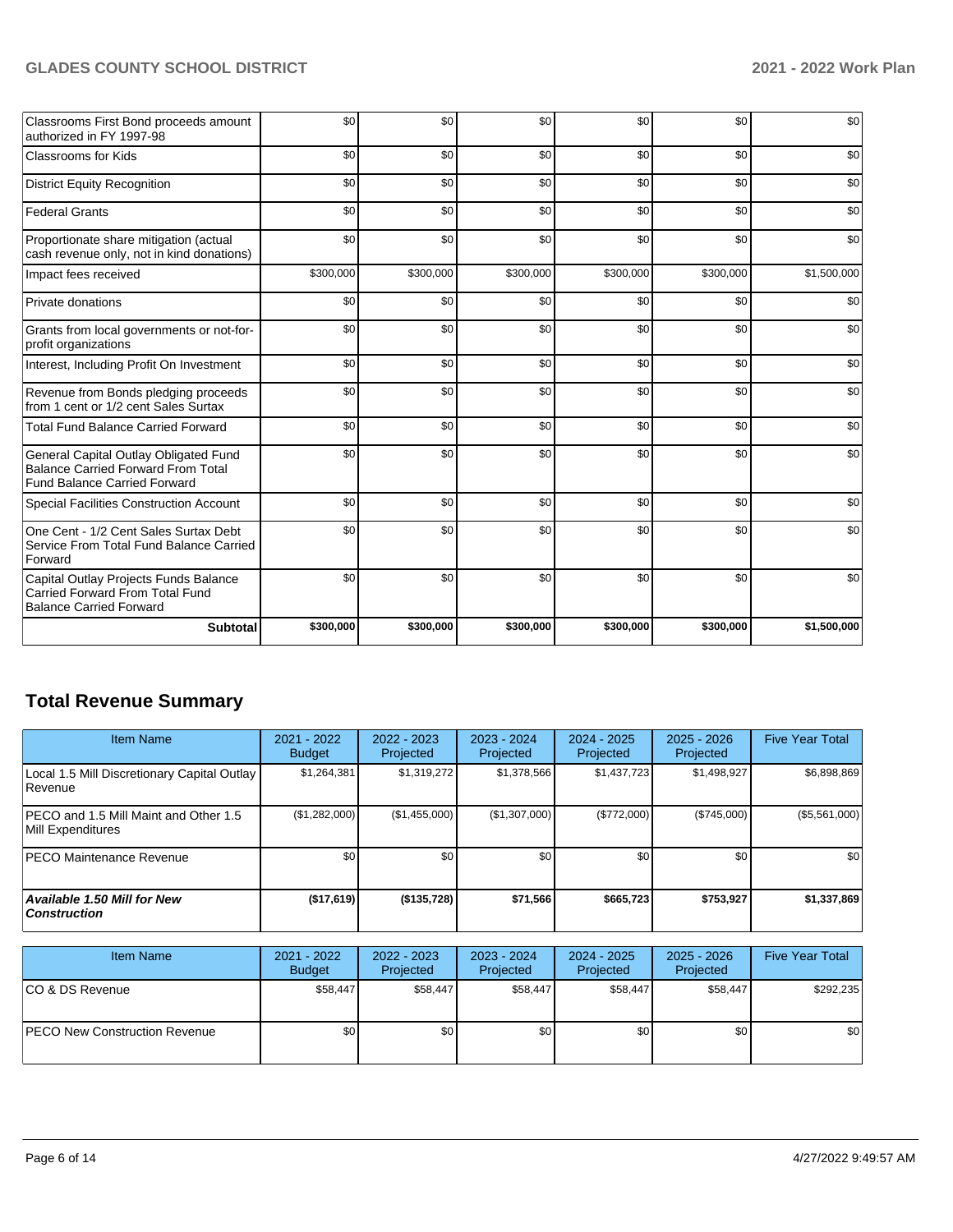| Other/Additional Revenue         | \$300,000 | \$300,000 | \$300,000 | \$300,000   | \$300,000   | \$1.500.000 |
|----------------------------------|-----------|-----------|-----------|-------------|-------------|-------------|
|                                  |           |           |           |             |             |             |
|                                  |           |           |           |             |             |             |
| <b>Total Additional Revenuel</b> | \$358,447 | \$358,447 | \$358.447 | \$358.447   | \$358.447   | \$1,792,235 |
|                                  |           |           |           |             |             |             |
| <b>Total Available Revenue</b>   | \$340,828 | \$222.719 | \$430,013 | \$1.024.170 | \$1,112,374 | \$3,130,104 |

# **Project Schedules**

# **Capacity Project Schedules**

Nothing reported for this section. A schedule of capital outlay projects necessary to ensure the availability of satisfactory classrooms for the projected student enrollment in K-12 programs.

Nothing reported for this section.

# **Other Project Schedules**

Major renovations, remodeling, and additions of capital outlay projects that do not add capacity to schools.

| <b>Project Description</b> | Location                                          | 2021 - 2022<br>Actual Budget | $2022 - 2023$<br>Projected | $2023 - 2024$<br>Projected | 2024 - 2025<br>Projected | $2025 - 2026$<br>Projected | <b>Total</b> | Funded             |
|----------------------------|---------------------------------------------------|------------------------------|----------------------------|----------------------------|--------------------------|----------------------------|--------------|--------------------|
| Combi Oven Project         | <b>IMOORE HAVEN</b><br><b>IMIDDLE/SENIOR HIGH</b> | \$0                          | \$0                        | \$0                        | \$0                      | \$0                        |              | \$0 <sup>Yes</sup> |
|                            |                                                   | \$0                          | \$0 I                      | \$0                        | \$0                      | \$0                        | \$0          |                    |

# **Additional Project Schedules**

Any projects that are not identified in the last approved educational plant survey.

| <b>Project Description</b> | Location                                 | Num | 2021 - 2022<br>Classroom Actual Budget | $12022 - 2023$<br>Projected | 2023 - 2024<br>Projected | 2024 - 2025<br>Projected | 2025 - 2026<br>Projected | Total          | Funded |
|----------------------------|------------------------------------------|-----|----------------------------------------|-----------------------------|--------------------------|--------------------------|--------------------------|----------------|--------|
| Classroom Wing<br>Addition | <b>WEST GLADES</b><br><b>IELEMENTARY</b> |     | \$0                                    | \$0                         | \$7,000,000              | \$0                      | \$0 <sub>1</sub>         | \$7,000,000 No |        |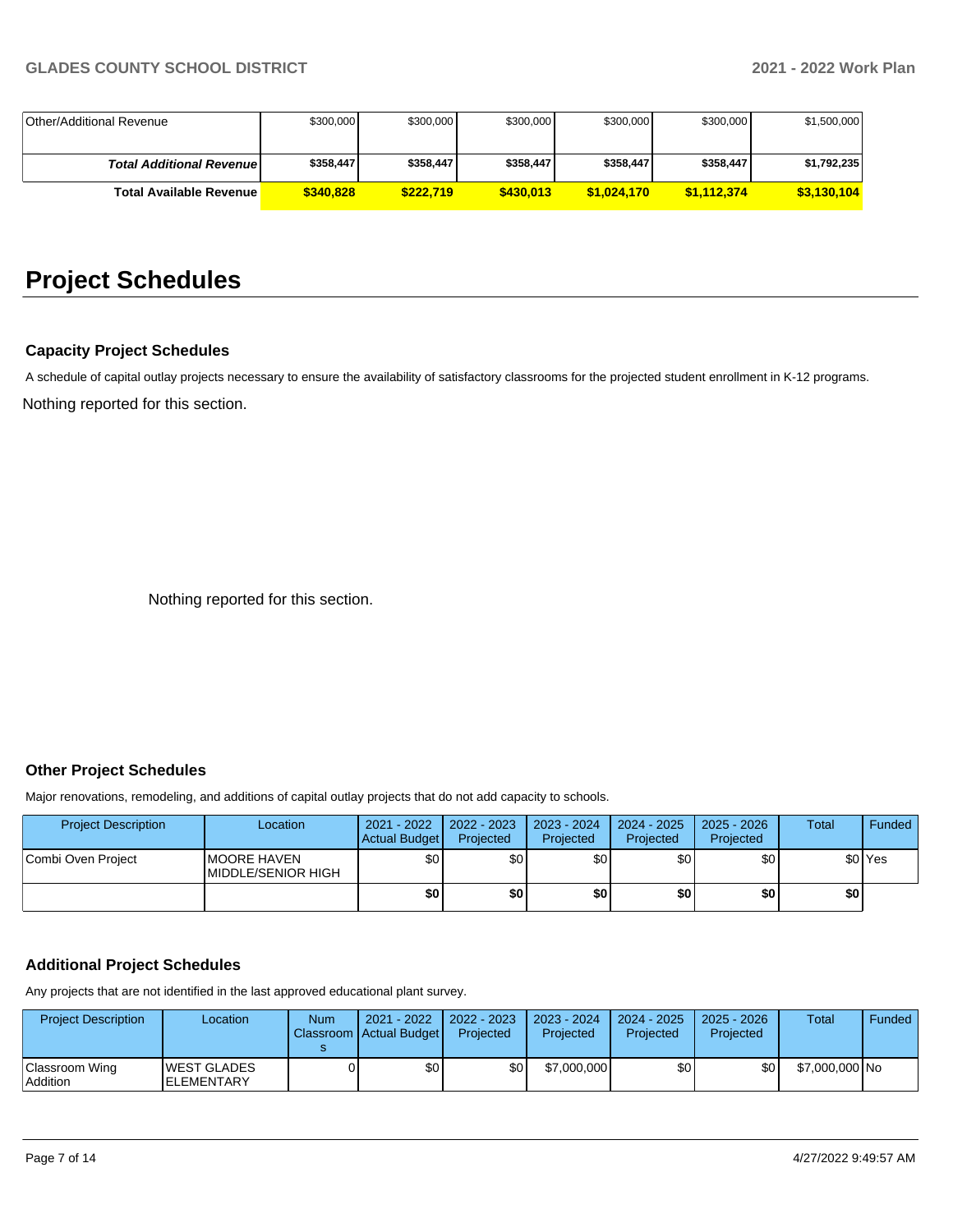| Classroom Wing<br>Addition/Expansion | <b>IMOORE HAVEN</b><br><b>IMIDDLE/SENIOR</b><br><b>HIGH</b> | \$0 | \$0  | \$8,000,000  | \$0 | \$0 | \$8.000.000 No |  |
|--------------------------------------|-------------------------------------------------------------|-----|------|--------------|-----|-----|----------------|--|
|                                      |                                                             | \$0 | ا SO | \$15,000,000 | \$0 | \$0 | \$15,000,000   |  |

### **Non Funded Growth Management Project Schedules**

Schedule indicating which projects, due to planned development, that CANNOT be funded from current revenues projected over the next five years.

| <b>Project Description</b>                                             | 2021 - 2022<br><b>Actual Budget</b> | 2022 - 2023<br>Projected | 2023 - 2024<br>Projected | 2024 - 2025<br>Projected | 2025 - 2026<br>Projected | <b>Total</b>    | Funded |
|------------------------------------------------------------------------|-------------------------------------|--------------------------|--------------------------|--------------------------|--------------------------|-----------------|--------|
| Moore Haven Middle/Senior<br>High Classroom Wing<br>Addition/Expansion | \$0                                 | \$0                      | \$8,000,000              | \$0                      | \$0                      | \$8,000,000 No  |        |
| <b>West Glades Elementary</b><br><b>Classroom Wing Addition</b>        | \$0                                 | \$0                      | \$7,000,000              | \$0                      | \$0                      | \$7,000,000 No  |        |
| Moore Haven Middle High<br>School Cafeteria Expansion                  | \$0                                 | \$0                      | \$1,500,000              | \$0                      | \$0                      | \$1,500,000 No  |        |
| <b>Expand District Office</b>                                          | \$0                                 | \$0                      | \$3,000,000              | \$0                      | \$0                      | \$3,000,000 No  |        |
| Replace Moore Haven<br><b>Elementary School</b>                        | \$0                                 | \$0                      | \$40,000,000             | \$0                      | \$0                      | \$40,000,000 No |        |
|                                                                        | \$0                                 | \$0                      | \$59,500,000             | \$0                      | \$0                      | \$59,500,000    |        |

# **Tracking**

# **Capacity Tracking**

| Location                            | $2021 -$<br><b>2022 Satis.</b><br>Stu. Sta. | Actual<br>$2021 -$<br><b>2022 FISH</b><br>Capacity | Actual<br>$2020 -$<br>2021<br><b>COFTE</b> | # Class<br><b>Rooms</b> | Actual<br>Average<br>$2021 -$<br>2022 Class<br><b>Size</b> | Actual<br>$2021 -$<br>2022<br><b>Utilization</b> | <b>New</b><br>Stu.<br><b>Capacity</b> | <b>New</b><br>Rooms to<br>be<br>Added/Re<br>moved | Projected<br>$2025 -$<br>2026<br><b>COFTE</b> | Projected<br>$2025 -$<br>2026<br><b>Utilization</b> | Projected<br>$2025 -$<br>2026 Class<br><b>Size</b> |
|-------------------------------------|---------------------------------------------|----------------------------------------------------|--------------------------------------------|-------------------------|------------------------------------------------------------|--------------------------------------------------|---------------------------------------|---------------------------------------------------|-----------------------------------------------|-----------------------------------------------------|----------------------------------------------------|
| IMOORE HAVEN<br>IMIDDLE/SENIOR HIGH | 764                                         | 687                                                | 445                                        | 37                      | 12                                                         | 65.00 %                                          |                                       |                                                   | 450                                           | 66.00 %                                             | 12                                                 |
| <b>IMOORE HAVEN</b><br>IELEMENTARY  | 631                                         | 631                                                | 375                                        | 34                      | 1                                                          | 59.00 %                                          |                                       |                                                   | 401                                           | 64.00 %                                             | $12 \overline{ }$                                  |
| <b>BOOKER T</b><br>IWASHINGTON      |                                             |                                                    |                                            | 0                       |                                                            | 0.00%                                            |                                       |                                                   | 0                                             | 0.00%                                               | $\mathbf 0$                                        |
| IWEST GLADES<br><b>IELEMENTARY</b>  | 809                                         | 728                                                | 600                                        | 38                      | 16 <sup>1</sup>                                            | 82.00 %                                          |                                       |                                                   | 610                                           | 84.00 %                                             | 16                                                 |
|                                     | 2,204                                       | 2,046                                              | 1,419                                      | 109                     | 13 <sub>1</sub>                                            | 69.35 %                                          | <sup>0</sup>                          | 0                                                 | 461. ا                                        | 71.41 %                                             | 13                                                 |

The COFTE Projected Total (1,461) for 2025 - 2026 must match the Official Forecasted COFTE Total (1,461 ) for 2025 - 2026 before this section can be completed. In the event that the COFTE Projected Total does not match the Official forecasted COFTE, then the Balanced Projected COFTE Table should be used to balance COFTE.

| Projected COFTE for 2025 - 2026 |     |  |  |  |
|---------------------------------|-----|--|--|--|
| Elementary (PK-3)               | 517 |  |  |  |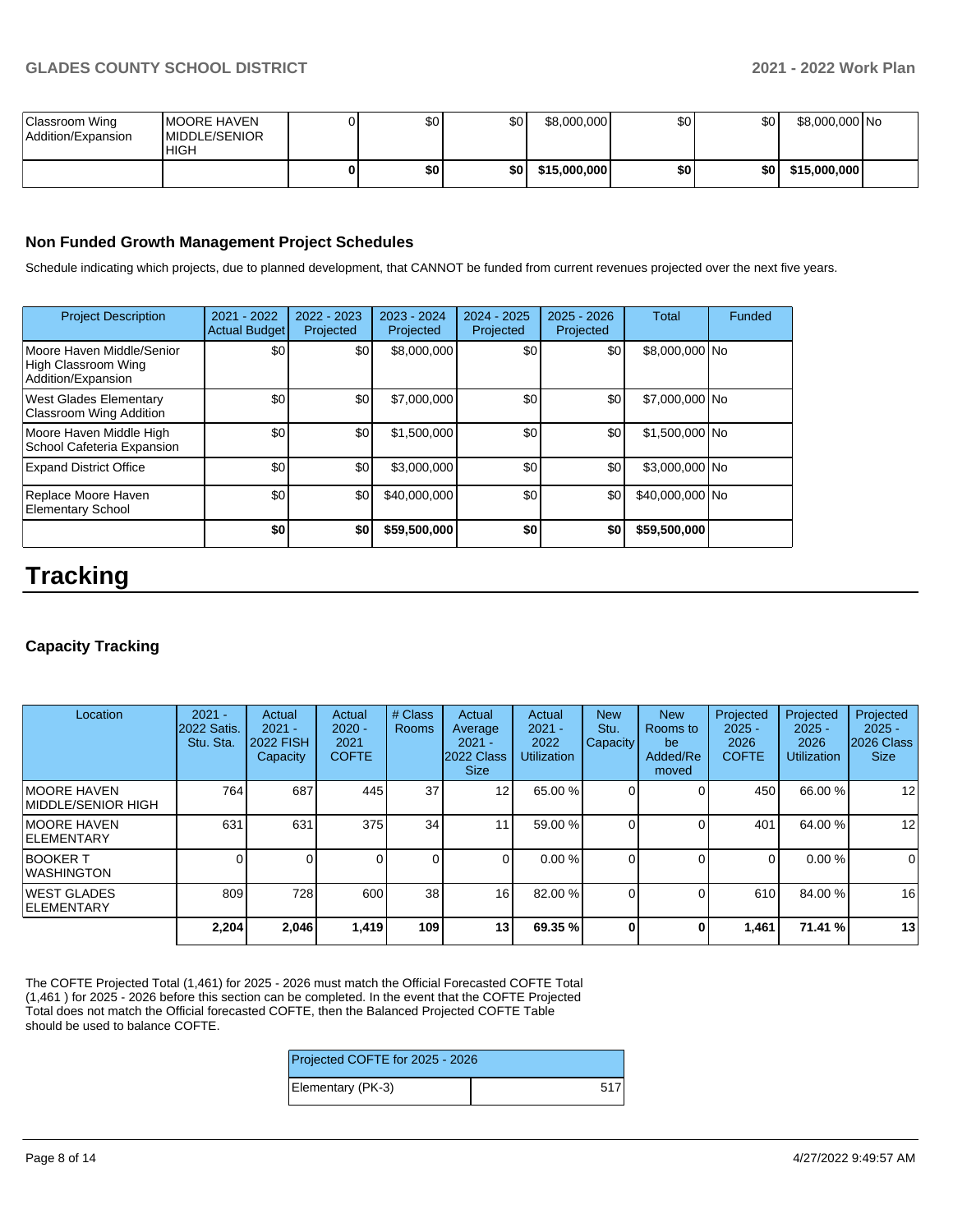| Middle (4-8) | 653   |
|--------------|-------|
| High (9-12)  | 291   |
|              | 1,461 |

| <b>Grade Level Type</b> | <b>Balanced Projected</b><br>COFTE for 2025 - 2026 |
|-------------------------|----------------------------------------------------|
| Elementary (PK-3)       |                                                    |
| Middle (4-8)            |                                                    |
| High (9-12)             |                                                    |
|                         | 1,461                                              |

### **Relocatable Replacement**

Number of relocatable classrooms clearly identified and scheduled for replacement in the school board adopted financially feasible 5-year district work program.

| Location                               | 2021 - 2022   2022 - 2023 | 2023 - 2024   2024 - 2025   2025 - 2026 | Year 5 Total |
|----------------------------------------|---------------------------|-----------------------------------------|--------------|
| IMOORE HAVEN ELEMENTARY                |                           |                                         |              |
| IWEST GLADES ELEMENTARY                |                           |                                         |              |
| <b>Total Relocatable Replacements:</b> |                           |                                         | 10           |

## **Charter Schools Tracking**

Information regarding the use of charter schools.

| Location-Type         | # Relocatable<br>units or<br>permanent<br><b>classrooms</b> | Owner             | <b>Year Started or I</b><br>Scheduled | <b>Student</b><br><b>Stations</b> | <b>Students</b><br>Enrolled | Years in<br>Contract | <b>Total Charter</b><br><b>Students</b><br>projected for<br>$2025 - 2026$ |
|-----------------------|-------------------------------------------------------------|-------------------|---------------------------------------|-----------------------------------|-----------------------------|----------------------|---------------------------------------------------------------------------|
| Pemayety Emahaky PK-8 |                                                             | 38 <b>PRIVATE</b> | 2007                                  | 480                               | 280                         |                      | 310                                                                       |
|                       | 38                                                          |                   |                                       | 480                               | 280                         |                      | 310                                                                       |

# **Special Purpose Classrooms Tracking**

The number of classrooms that will be used for certain special purposes in the current year, by facility and type of classroom, that the district will, 1), not use for educational purposes, and 2), the co-teaching classrooms that are not open plan classrooms and will be used for educational purposes.

| School                               | <b>School Type</b>                   | # of Elementary<br>K-3 Classrooms | # of Middle 4-8<br><b>Classrooms</b>    | # of High $9-12$<br><b>Classrooms</b> | # of $ESE$<br>Classrooms | # of Combo<br><b>Classrooms</b> | Total<br><b>Classrooms</b> |
|--------------------------------------|--------------------------------------|-----------------------------------|-----------------------------------------|---------------------------------------|--------------------------|---------------------------------|----------------------------|
|                                      | <b>Total Educational Classrooms:</b> |                                   |                                         |                                       |                          |                                 | 0                          |
| School                               | School Type                          | # of Elementary<br>K-3 Classrooms | $\#$ of Middle 4-8<br><b>Classrooms</b> | # of High $9-12$<br><b>Classrooms</b> | # of $ESE$<br>Classrooms | # of Combo<br><b>Classrooms</b> | Total<br><b>Classrooms</b> |
| <b>Total Co-Teaching Classrooms:</b> |                                      |                                   |                                         |                                       |                          |                                 | 0                          |

### **Infrastructure Tracking**

**Necessary offsite infrastructure requirements resulting from expansions or new schools. This section should include infrastructure information related to capacity project schedules and other project schedules (Section 4).**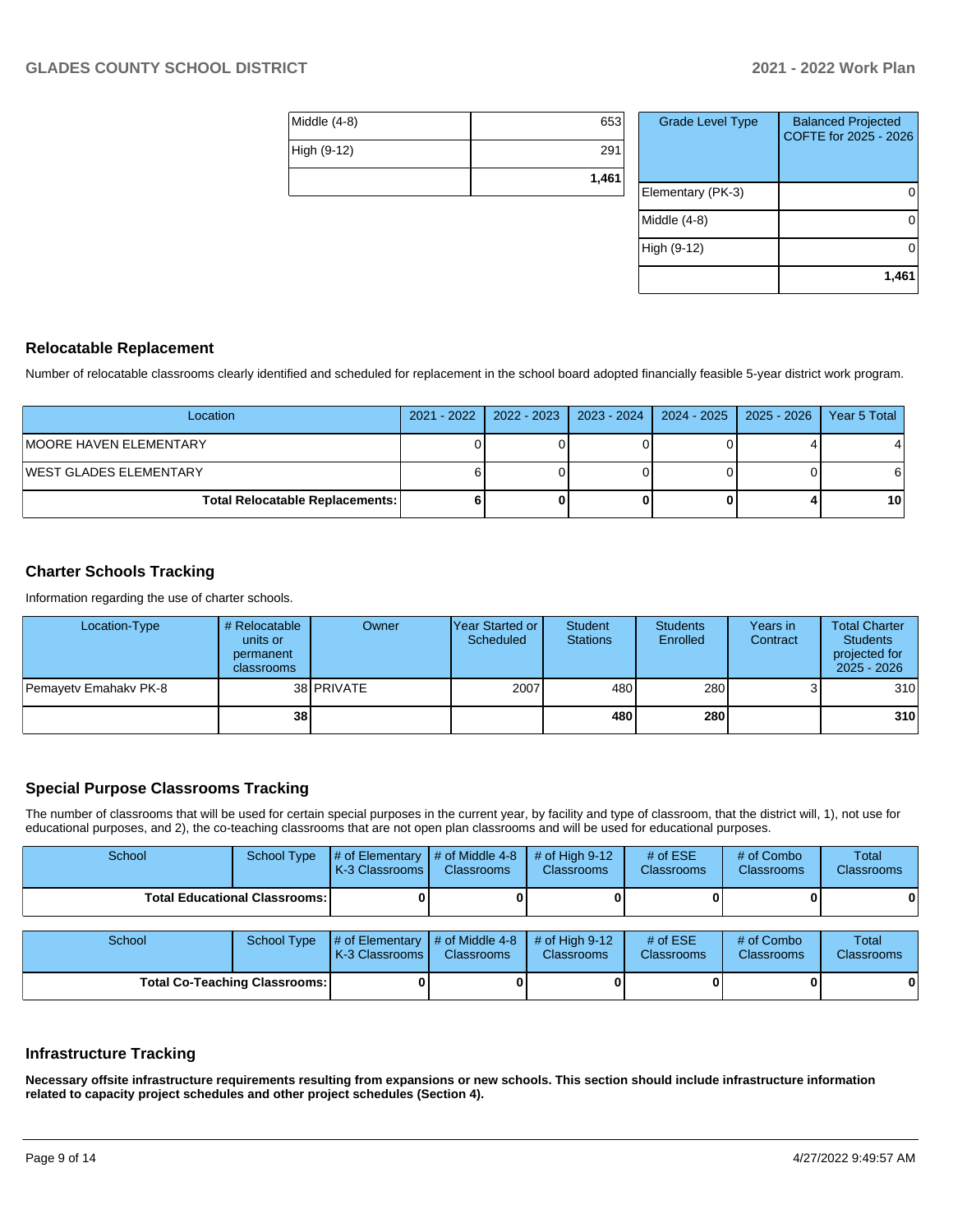Not Specified

**Proposed location of planned facilities, whether those locations are consistent with the comprehensive plans of all affected local governments, and recommendations for infrastructure and other improvements to land adjacent to existing facilities. Provisions of 1013.33(12), (13) and (14) and 1013.36** must be addressed for new facilities planned within the 1st three years of the plan (Section 5).

Not Specified

**Consistent with Comp Plan?** No

#### **Net New Classrooms**

The number of classrooms, by grade level and type of construction, that were added during the last fiscal year.

|                                                                                                                                                         | List the net new classrooms added in the 2020 - 2021 fiscal year. |                            |                                |                        |                              | List the net new classrooms to be added in the 2021 - 2022 fiscal<br>year. |                                                                        |                      |  |  |
|---------------------------------------------------------------------------------------------------------------------------------------------------------|-------------------------------------------------------------------|----------------------------|--------------------------------|------------------------|------------------------------|----------------------------------------------------------------------------|------------------------------------------------------------------------|----------------------|--|--|
| "Classrooms" is defined as capacity carrying classrooms that are added to increase<br>capacity to enable the district to meet the Class Size Amendment. |                                                                   |                            |                                |                        |                              |                                                                            | Totals for fiscal year 2021 - 2022 should match totals in Section 15A. |                      |  |  |
| Location                                                                                                                                                | $2020 - 2021$ #<br><b>Permanent</b>                               | $2020 - 2021$ #<br>Modular | $2020 - 2021$ #<br>Relocatable | $2020 - 2021$<br>Total | $2021 - 2022$ #<br>Permanent | $2021 - 2022$ #<br>Modular                                                 | $2021 - 2022$ #<br>Relocatable                                         | 2021 - 2022<br>Total |  |  |
| Elementary (PK-3)                                                                                                                                       |                                                                   |                            |                                |                        |                              |                                                                            |                                                                        |                      |  |  |
| Middle (4-8)                                                                                                                                            |                                                                   |                            |                                |                        |                              |                                                                            |                                                                        |                      |  |  |
| High (9-12)                                                                                                                                             |                                                                   |                            |                                |                        |                              |                                                                            |                                                                        |                      |  |  |
|                                                                                                                                                         |                                                                   |                            |                                |                        |                              |                                                                            |                                                                        |                      |  |  |

#### **Relocatable Student Stations**

Number of students that will be educated in relocatable units, by school, in the current year, and the projected number of students for each of the years in the workplan.

| <b>Site</b>                                       | $2021 - 2022$    | 2022 - 2023 | $2023 - 2024$ | $2024 - 2025$ | $2025 - 2026$ | 5 Year Average |
|---------------------------------------------------|------------------|-------------|---------------|---------------|---------------|----------------|
| WEST GLADES ELEMENTARY                            | 103 <sub>l</sub> |             |               |               |               | 21             |
| <b>BOOKER T WASHINGTON</b>                        |                  |             |               |               |               | 0              |
| <b>IMOORE HAVEN MIDDLE/SENIOR HIGH</b>            |                  |             |               |               |               | 0              |
| <b>IMOORE HAVEN ELEMENTARY</b>                    |                  |             |               |               |               | 0              |
| Totals for GLADES COUNTY SCHOOL DISTRICT          |                  |             |               |               |               |                |
| Total students in relocatables by year.           | 103 <sub>l</sub> |             |               |               |               | 21             |
| Total number of COFTE students projected by year. | 1,456            | 1,463       | 1,486         | 1,462         | 1,461         | 1,466          |
| Percent in relocatables by year.                  | 7%               | 0%          | 0%            | 0%            | 0%            | 1%             |

#### **Leased Facilities Tracking**

Exising leased facilities and plans for the acquisition of leased facilities, including the number of classrooms and student stations, as reported in the educational plant survey, that are planned in that location at the end of the five year workplan.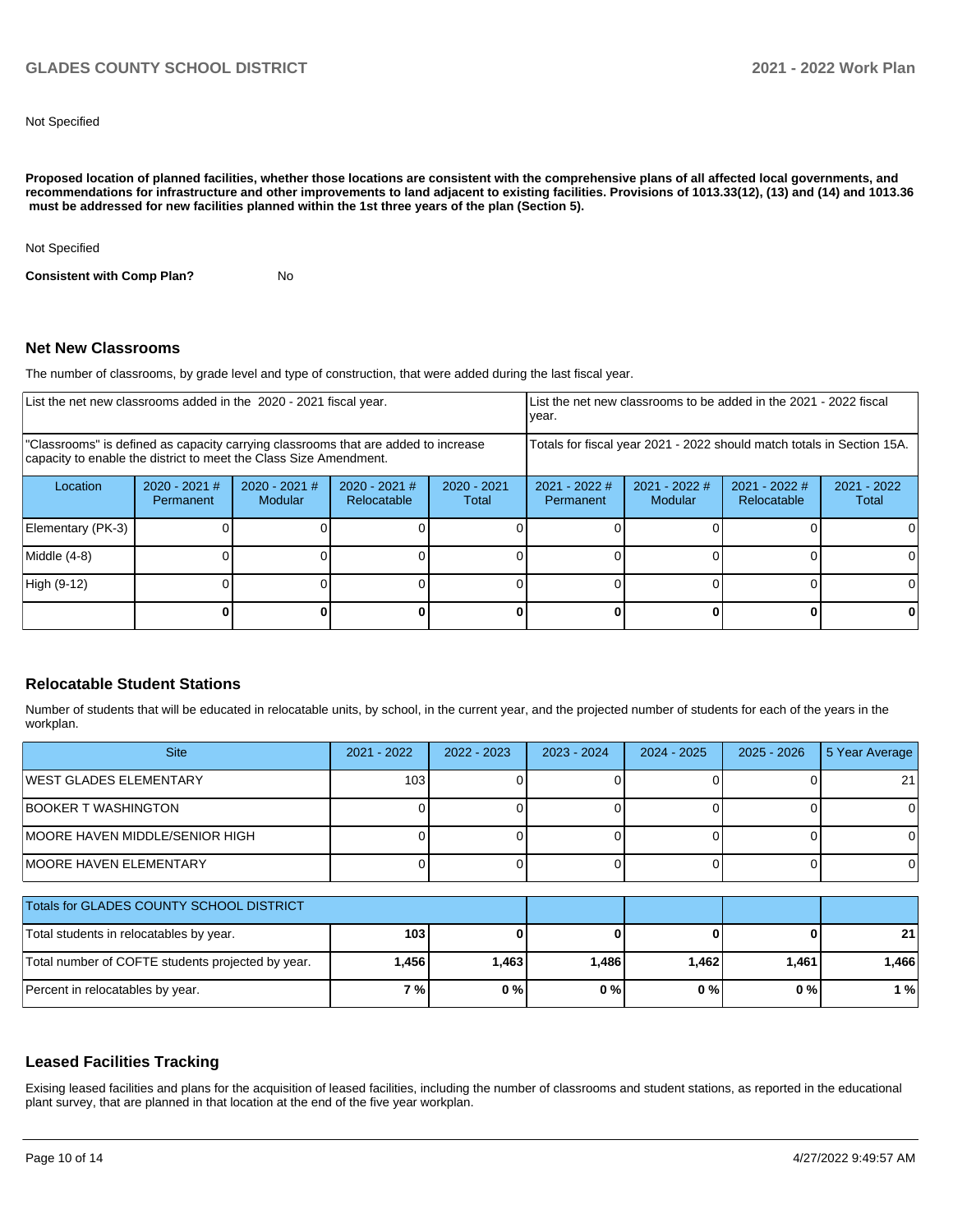# **GLADES COUNTY SCHOOL DISTRICT 2021 - 2022 Work Plan**

| Location                        | # of Leased<br>Classrooms 2021 -<br>2022 | <b>FISH Student</b><br><b>Stations</b> | Owner | # of Leased<br>Classrooms 2025 -<br>2026 | <b>FISH Student</b><br><b>Stations</b> |
|---------------------------------|------------------------------------------|----------------------------------------|-------|------------------------------------------|----------------------------------------|
| IMOORE HAVEN MIDDLE/SENIOR HIGH |                                          |                                        |       |                                          |                                        |
| MOORE HAVEN ELEMENTARY          |                                          |                                        |       |                                          |                                        |
| <b>BOOKER T WASHINGTON</b>      |                                          |                                        |       |                                          | ΩI                                     |
| WEST GLADES ELEMENTARY          |                                          |                                        |       |                                          |                                        |
|                                 |                                          |                                        |       |                                          | o                                      |

#### **Failed Standard Relocatable Tracking**

Relocatable units currently reported by school, from FISH, and the number of relocatable units identified as 'Failed Standards'.

Nothing reported for this section.

# **Planning**

#### **Class Size Reduction Planning**

**Plans approved by the school board that reduce the need for permanent student stations such as acceptable school capacity levels, redistricting, busing, year-round schools, charter schools, magnet schools, public-private partnerships, multitrack scheduling, grade level organization, block scheduling, or other alternatives.**

Currently the district does not plan to reduce the need for permanent student stations over the next five years.

#### **School Closure Planning**

**Plans for the closure of any school, including plans for disposition of the facility or usage of facility space, and anticipated revenues.** 

None expected

# **Long Range Planning**

#### **Ten-Year Maintenance**

District projects and locations regarding the projected need for major renovation, repair, and maintenance projects within the district in years 6-10 beyond the projects plans detailed in the five years covered by the work plan.

Nothing reported for this section.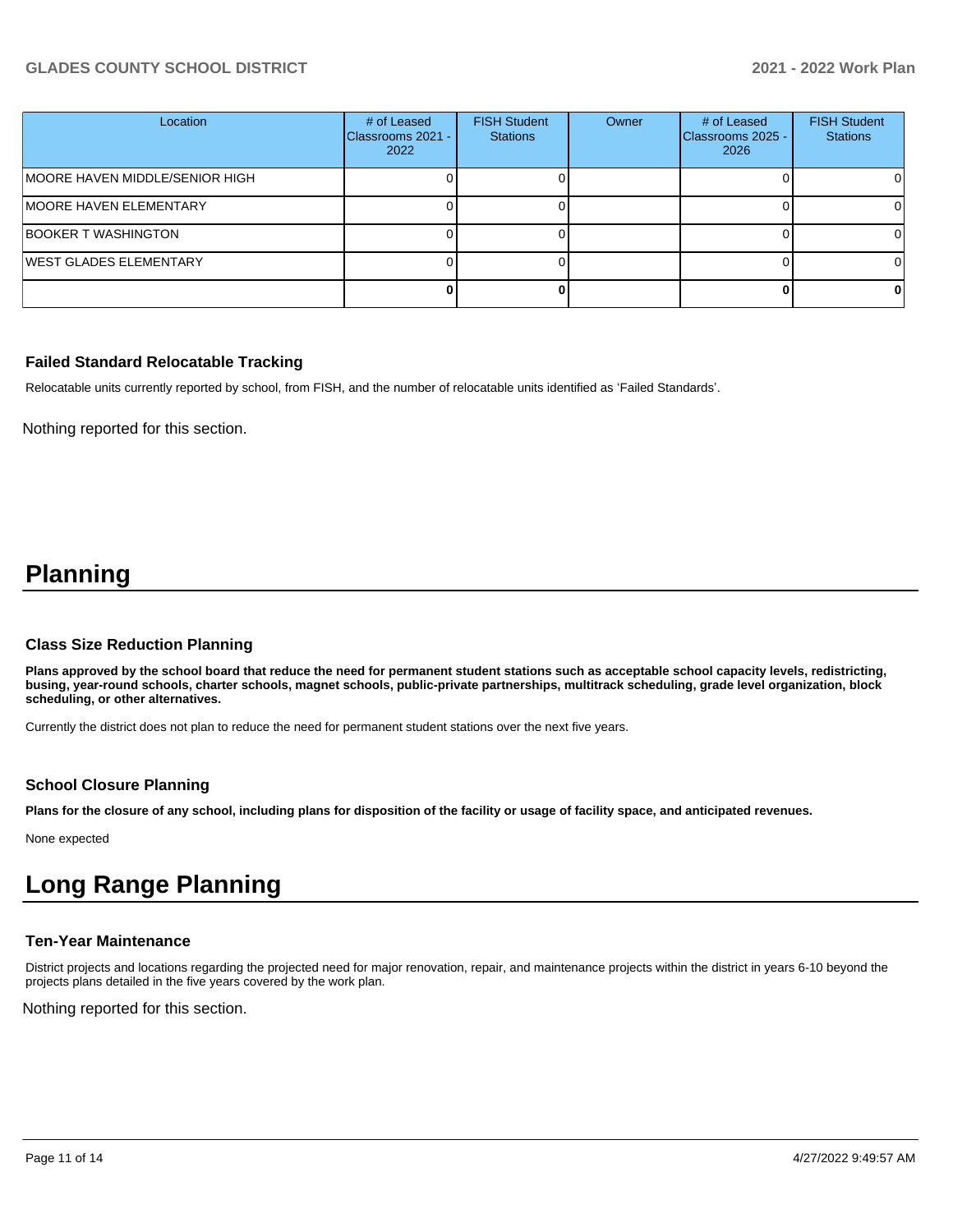### **Ten-Year Capacity**

Schedule of capital outlay projects projected to ensure the availability of satisfactory student stations for the projected student enrollment in K-12 programs for the future 5 years beyond the 5-year district facilities work program.

Nothing reported for this section.

### **Ten-Year Planned Utilization**

Schedule of planned capital outlay projects identifying the standard grade groupings, capacities, and planned utilization rates of future educational facilities of the district for both permanent and relocatable facilities.

| <b>Grade Level Projections</b>  | <b>FISH</b><br>Student<br><b>Stations</b> | Actual 2020 -<br><b>2021 FISH</b><br>Capacity | Actual<br>$2020 -$<br>2021<br><b>COFTE</b> | Actual 2020 - 2021<br><b>Utilization</b> | Actual 2021 - 2022 / 2030 - 2031 new<br>Student Capacity to be added/removed | Projected 2030<br><b>2031 COFTE</b> | Projected 2030 -<br>2031 Utilization |
|---------------------------------|-------------------------------------------|-----------------------------------------------|--------------------------------------------|------------------------------------------|------------------------------------------------------------------------------|-------------------------------------|--------------------------------------|
| Elementary - District<br>Totals | 631                                       | 631                                           | 374.87                                     | 59.43 %                                  |                                                                              | 650                                 | 103.01 %                             |
| Middle - District Totals        | 1.573                                     | 1,415                                         | 1.044.04                                   | 73.78 %                                  |                                                                              | 1.400                               | 98.94 %                              |
| High - District Totals          |                                           |                                               | 0.00                                       | 0.00%                                    |                                                                              |                                     | 0.00 %                               |
| Other - ESE, etc                |                                           |                                               | 0.00                                       | 0.00%                                    |                                                                              |                                     | 0.00 %                               |
|                                 | 2,204                                     | 2,046                                         | 418.91,ا                                   | 69.35 %                                  | 0                                                                            | 2,050                               | 100.20%                              |

**Combination schools are included with the middle schools for student stations, capacity, COFTE and utilization purposes because these facilities all have a 90% utilization factor. Use this space to explain or define the grade groupings for combination schools.** 

No comments to report.

#### **Ten-Year Infrastructure Planning**

**Proposed Location of Planned New, Remodeled, or New Additions to Facilities in 06 thru 10 out years (Section 28).**

Utilize Special Facilities Funding to replace Moore Haven Elementary School and relocate the new school on property near the current site.

Plans for closure of any school, including plans for disposition of the facility or usage of facility space, and anticipated revenues in the 06 thru 10 out **years (Section 29).**

Nothing reported for this section.

#### **Twenty-Year Maintenance**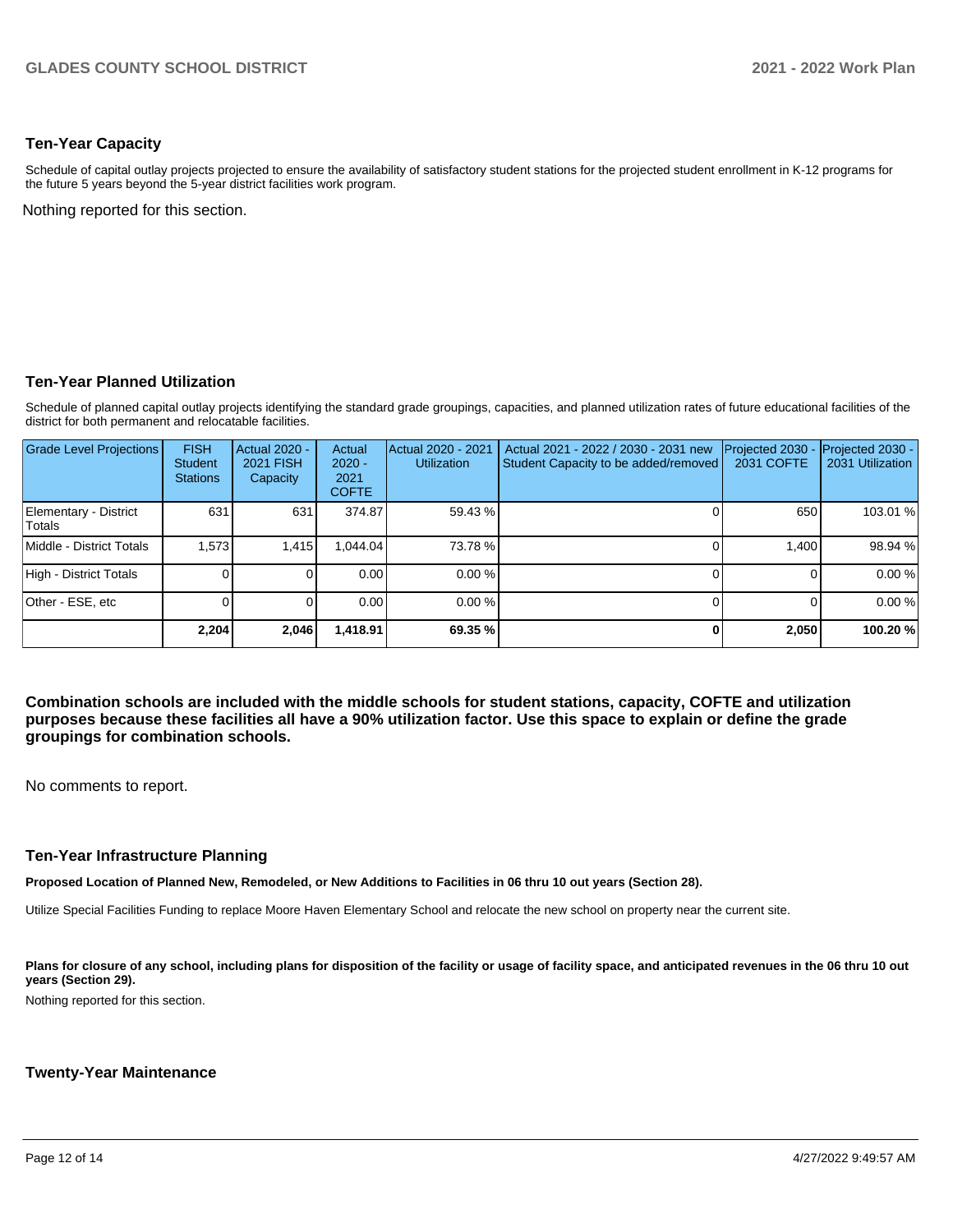District projects and locations regarding the projected need for major renovation, repair, and maintenance projects within the district in years 11-20 beyond the projects plans detailed in the five years covered by the work plan.

Nothing reported for this section.

#### **Twenty-Year Capacity**

Schedule of capital outlay projects projected to ensure the availability of satisfactory student stations for the projected student enrollment in K-12 programs for the future 11-20 years beyond the 5-year district facilities work program.

Nothing reported for this section.

### **Twenty-Year Planned Utilization**

Schedule of planned capital outlay projects identifying the standard grade groupings, capacities, and planned utilization rates of future educational facilities of the district for both permanent and relocatable facilities.

| <b>Grade Level Projections</b>  | <b>FISH</b><br><b>Student</b><br><b>Stations</b> | Actual 2020 -<br><b>2021 FISH</b><br>Capacity | Actual<br>$2020 -$<br>2021<br><b>COFTE</b> | Actual 2020 - 2021<br><b>Utilization</b> | Actual 2021 - 2022 / 2040 - 2041 new<br>Student Capacity to be added/removed | Projected 2040 -<br><b>2041 COFTE</b> | Projected 2040 -<br>2041 Utilization |
|---------------------------------|--------------------------------------------------|-----------------------------------------------|--------------------------------------------|------------------------------------------|------------------------------------------------------------------------------|---------------------------------------|--------------------------------------|
| Elementary - District<br>Totals | 631                                              | 631                                           | 374.87                                     | 59.43 %                                  |                                                                              | 640                                   | 101.43%                              |
| Middle - District Totals        | 1.573                                            | 1.415                                         | .044.04                                    | 73.78 %                                  |                                                                              | 1.400                                 | 98.94 %                              |
| High - District Totals          |                                                  |                                               | 0.00                                       | 0.00%                                    |                                                                              |                                       | 0.00%                                |
| Other - ESE, etc                |                                                  |                                               | 0.00                                       | $0.00 \%$                                |                                                                              |                                       | 0.00%                                |
|                                 | 2,204                                            | 2,046                                         | 1,418.91                                   | 69.35 %                                  |                                                                              | 2,040                                 | 99.71 %                              |

**Combination schools are included with the middle schools for student stations, capacity, COFTE and utilization purposes because these facilities all have a 90% utilization factor. Use this space to explain or define the grade groupings for combination schools.** 

No comments to report.

**Twenty-Year Infrastructure Planning**